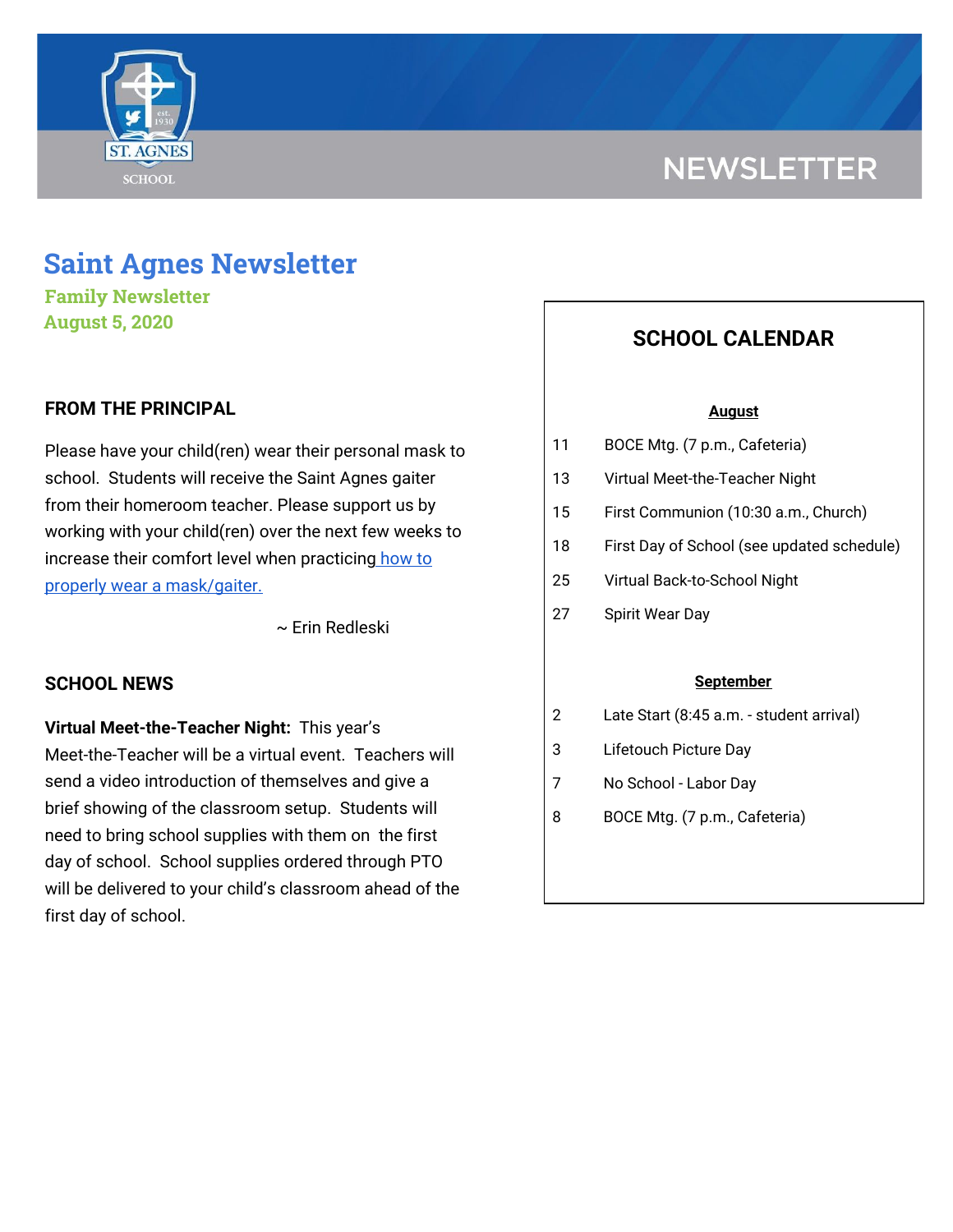**Cafeteria Update:** Students will need to pack a lunch and drink the first week of school (August 18th - 21st). Cafeteria service will begin the week of August 24th. Students will have two food options for purchasing: Grab 'n Go or a boxed hot lunch. Milk will be available for purchase, and the touchless water fountains are available to use.

#### **Updated First Week Schedule**:

|     | <b>Aug. 18</b>                    | <b>Aug. 19</b>               | <b>Aug. 20</b>                             | Aug. 21                                    |
|-----|-----------------------------------|------------------------------|--------------------------------------------|--------------------------------------------|
|     | <b>Tuesday</b>                    | Wednesday                    | <b>Thursday</b>                            | <b>Friday</b>                              |
| K   | A-K<br>(11 a.m. dismissal)        | L-Z<br>(11 a.m. dismissal)   | <b>All Students</b><br>(11 a.m. dismissal) | <b>All Students</b><br>(11 a.m. dismissal) |
| 1st | A-K<br>(11 a.m. dismissal)        | $L-Z$<br>(11 a.m. dismissal) | <b>All Students</b><br>(full day)          | <b>All Students</b><br>(full day)          |
| 2nd | <b>All Students</b><br>(full day) | All Students<br>(full day)   | All Students<br>(full day)                 | <b>All Students</b><br>(full day)          |
| 3rd | All Students<br>(full day)        | All Students<br>(full day)   | <b>All Students</b><br>(full day)          | All Students<br>(full day)                 |
| 4th | X                                 | All Students<br>(full day)   | <b>All Students</b><br>(full day)          | <b>All Students</b><br>(full day)          |
| 5th | X                                 | All Students<br>(full day)   | <b>All Students</b><br>(full day)          | All Students<br>(full day)                 |
| 6th | X                                 | X                            | <b>All Students</b><br>(full day)          | All Students<br>(full day)                 |
| 7th | X                                 | X                            | <b>All Students</b><br>(full day)          | <b>All Students</b><br>(full day)          |
| 8th | X                                 | X                            | All Students<br>(full day)                 | <b>All Students</b><br>(full day)          |

#### **COMMUNITY NEWS**

**Girl Scout Virtual Event:** This event is for students entering kindergarten. Click [here](https://school.saintagnes.com/wp-content/uploads/2020/08/Daisy-Petal-Series-Virtual-Flyer.pdf) for information.

**2020 Smiles and Miles 5K Run/Walk and Frog Hop Family Challenge:** We are excited to announce that Saint Agnes will host the 10<sup>th</sup> annual Smiles & Miles 5K Run/Walk in honor of Maria Schaffstein as well as the Katie Stewart Frog Hop, but it will look a little different. Both events will be virtual. This means the events can take place anywhere, indoors or out between Friday Sept. 11 – Sunday Sept. 20. The 5K Run/ Walk will continue to be open to individuals of all ages and fitness levels. The Frog Hop will be a Family Challenge, an opportunity for the entire family to spend time together and complete 10 miles of activity over 10 days, tracking progress as you go. Registration and more information for both events can be found at Smiles20.givesmart.com and our Facebook page, Smiles & Miles – Maria Schaffstein 5K.

#### **Mission Statement of Saint Agnes School**

Saint Agnes School exists to provide excellence in Catholic education while inspiring and empowering our students to live the Gospel message of Jesus Christ. As compassionate and faithful Christians, we continue to pursue our spiritual journey, achieve our highest academic potential, and be stewards of the Catholic faith to others.